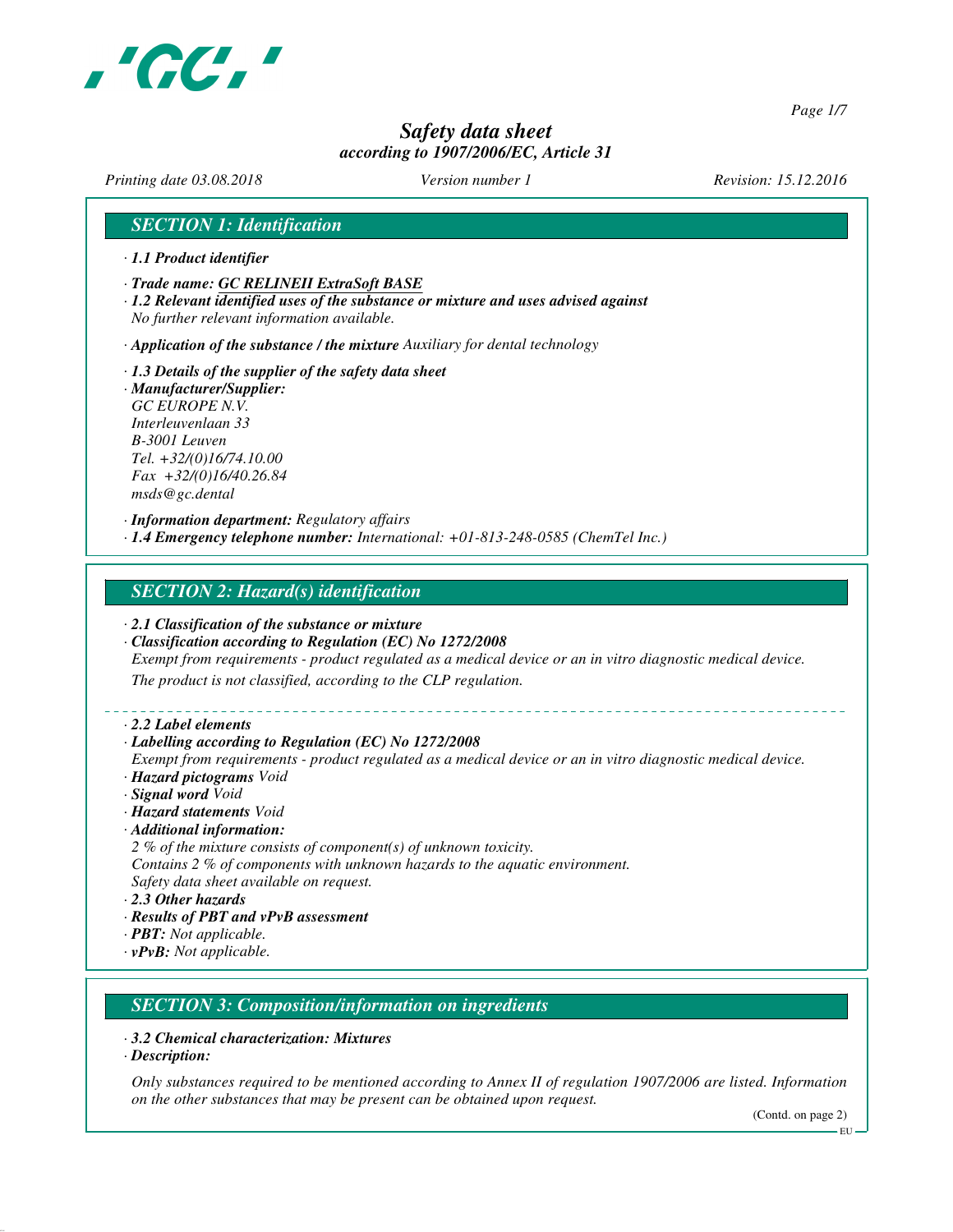*Printing date 03.08.2018 Version number 1 Revision: 15.12.2016*

(Contd. of page 1)

*2.5-<5%*

*Trade name: GC RELINEII ExtraSoft BASE*

*· Dangerous components:*

*68037-59-2 Methylhydrogen dimethylpolysiloxane*

*Skin Irrit. 2, H315; Eye Irrit. 2, H319; STOT SE 3, H335*

*· Additional information: For the wording of the listed hazard phrases refer to section 16.*

# *SECTION 4: First-aid measures*

#### *· 4.1 Description of first aid measures*

*· General information:*

*No special measures required.*

*If symptoms persist consult doctor.*

- *· After inhalation: Take affected persons into fresh air and keep quiet.*
- *· After skin contact: Immediately rinse with water.*

*· After eye contact:*

*Rinse opened eye for several minutes under running water. If symptoms persist, consult a doctor.*

#### *· After swallowing:*

*Rinse out mouth and then drink plenty of water.*

*If symptoms persist consult doctor.*

- *· 4.2 Most important symptoms and effects, both acute and delayed No further relevant information available.*
- *· 4.3 Indication of any immediate medical attention and special treatment needed*

*No further relevant information available.*

#### *SECTION 5: Fire-fighting measures*

- *· 5.1 Extinguishing media*
- *· Suitable extinguishing agents:*

*CO2, extinguishing powder or water spray. Fight larger fires with water spray or alcohol resistant foam. Use fire fighting measures that suit the environment.*

- *· For safety reasons unsuitable extinguishing agents: Water with full jet*
- *· 5.2 Special hazards arising from the substance or mixture*
- *Formation of toxic gases is possible during heating or in case of fire.*
- *· 5.3 Advice for firefighters*
- *· Protective equipment: Wear self-contained respiratory protective device.*
- *· Additional information*

*Dispose of fire debris and contaminated fire fighting water in accordance with official regulations.*

## *SECTION 6: Accidental release measures*

- *· 6.1 Personal precautions, protective equipment and emergency procedures Remove persons from danger area.*
- *· 6.2 Environmental precautions:*

*Do not allow product to reach sewage system or any water course. Do not allow to penetrate the ground/soil.*

- *· 6.3 Methods and material for containment and cleaning up: Pick up mechanically. Dispose of the collected material according to regulations.*
- *· 6.4 Reference to other sections*

*See Section 7 for information on safe handling.*

*See Section 8 for information on personal protection equipment.*

(Contd. on page 3)

EU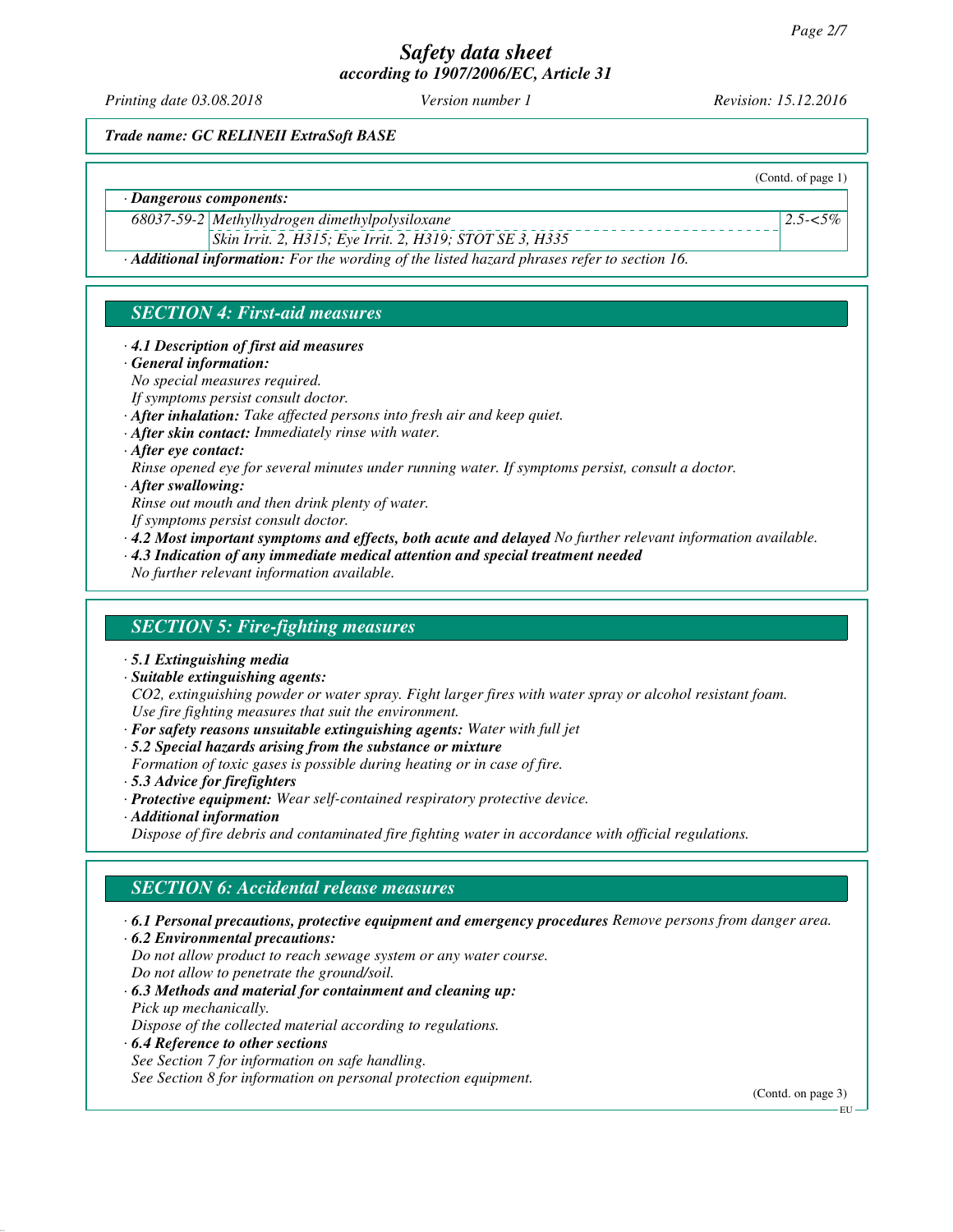*Printing date 03.08.2018 Version number 1 Revision: 15.12.2016*

(Contd. of page 2)

*Trade name: GC RELINEII ExtraSoft BASE*

*See Section 13 for disposal information.*

## *SECTION 7: Handling and storage*

*· 7.1 Precautions for safe handling*

*Prevent formation of dust.*

*Any deposit of dust which cannot be avoided must be regularly removed.*

*· Information about protection against explosions and fires:*

*Dust can combine with air to form an explosive mixture.*

- *· 7.2 Conditions for safe storage, including any incompatibilities*
- *· Storage:*
- *· Requirements to be met by storerooms and receptacles: Store only in unopened original receptacles.*
- *· Information about storage in one common storage facility: Store away from foodstuffs.*
- *· Further information about storage conditions: None.*
- *· 7.3 Specific end use(s) No further relevant information available.*

#### *SECTION 8: Exposure controls/personal protection*

- *· Additional information about design of technical systems: No further data; see item 7.*
- *· 8.1 Control parameters*
- *· Components with limit values that require monitoring at the workplace:*

*The product does not contain any relevant quantities of materials with critical values that have to be monitored at the workplace.*

- *· Additional information: The lists that were valid during the creation were used as basis.*
- *· 8.2 Exposure controls*
- *· Personal protective equipment:*
- *· General protective and hygienic measures:*
- *The usual precautionary measures for handling chemicals should be followed. Do not inhale dust / smoke / mist.*

*Wash hands before breaks and at the end of work.*

- *· Breathing equipment: Suitable respiratory protective device recommended.*
- *· Protection of hands: Protective gloves*
- *· Material of gloves*

*The selection of the suitable gloves does not only depend on the material, but also on further marks of quality and varies from manufacturer to manufacturer. As the product is a preparation of several substances, the resistance of the glove material can not be calculated in advance and has therefore to be checked prior to the application.*

*· Penetration time of glove material*

*The exact break through time has to be found out by the manufacturer of the protective gloves and has to be observed.*

*· Eye protection: Safety glasses*

## *SECTION 9: Physical and chemical properties*

*· 9.1 Information on basic physical and chemical properties · General Information · Appearance: Form: Pasty Color: Pink*

(Contd. on page 4)

EU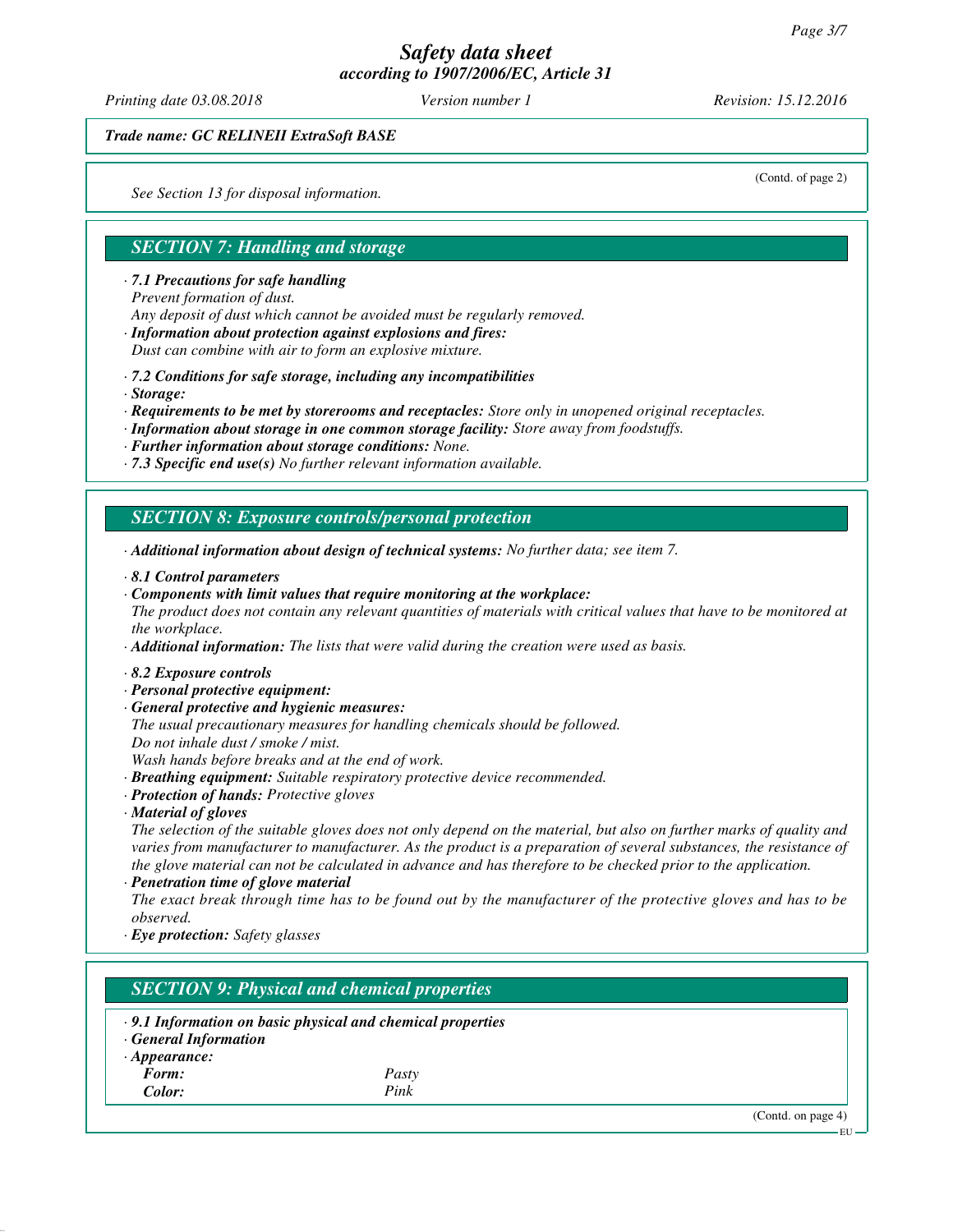*Printing date 03.08.2018 Version number 1 Revision: 15.12.2016*

*Trade name: GC RELINEII ExtraSoft BASE*

|                                                            |                                               | (Contd. of page 3) |
|------------------------------------------------------------|-----------------------------------------------|--------------------|
| $\cdot$ Odor:                                              | Undetermined.                                 |                    |
| · Odor threshold:                                          | Not determined.                               |                    |
| $\cdot$ pH-value:                                          | Not applicable.                               |                    |
| · Change in condition                                      |                                               |                    |
| <b>Melting point/Melting range:</b>                        | Undetermined.                                 |                    |
| <b>Boiling point/Boiling range:</b>                        | Undetermined.                                 |                    |
| · Flash point:                                             | Not applicable.                               |                    |
| · Flammability (solid, gaseous):                           | Not determined.                               |                    |
| · Ignition temperature:                                    | Undetermined.                                 |                    |
| · Decomposition temperature:                               | Not determined.                               |                    |
| · Auto igniting:                                           | Product is not selfigniting.                  |                    |
| · Danger of explosion:                                     | Product does not present an explosion hazard. |                    |
| · Explosion limits:                                        |                                               |                    |
| Lower:                                                     | Not determined.                               |                    |
| <b>Upper:</b>                                              | Not determined.                               |                    |
| $\cdot$ Vapor pressure:                                    | Not applicable.                               |                    |
| $\cdot$ Density:                                           | Not determined.                               |                    |
| $\cdot$ Relative density                                   | Not determined.                               |                    |
| · Vapor density                                            | Not applicable.                               |                    |
| $\cdot$ Evaporation rate                                   | Not applicable.                               |                    |
| · Solubility in / Miscibility with                         |                                               |                    |
| Water:                                                     | Insoluble.                                    |                    |
| · Partition coefficient (n-octanol/water): Not determined. |                                               |                    |
| · Viscosity:                                               |                                               |                    |
| Dynamic:                                                   | Not applicable.                               |                    |
| Kinematic:                                                 | Not applicable.                               |                    |
| · Solvent content:                                         |                                               |                    |
| Organic solvents:                                          | $0.0\%$                                       |                    |
| $VOC$ (EC)                                                 | $0.0 \text{ g/l}$                             |                    |
| .9.2 Other information                                     | No further relevant information available.    |                    |

# *SECTION 10: Stability and reactivity*

*· 10.1 Reactivity No further relevant information available.*

*· 10.2 Chemical stability*

*· Thermal decomposition / conditions to be avoided: No decomposition if used according to specifications.*

*· 10.3 Possibility of hazardous reactions No dangerous reactions known.*

*· 10.4 Conditions to avoid No further relevant information available.*

*· 10.5 Incompatible materials: No further relevant information available.*

*· 10.6 Hazardous decomposition products: No dangerous decomposition products known.*

(Contd. on page 5)

EU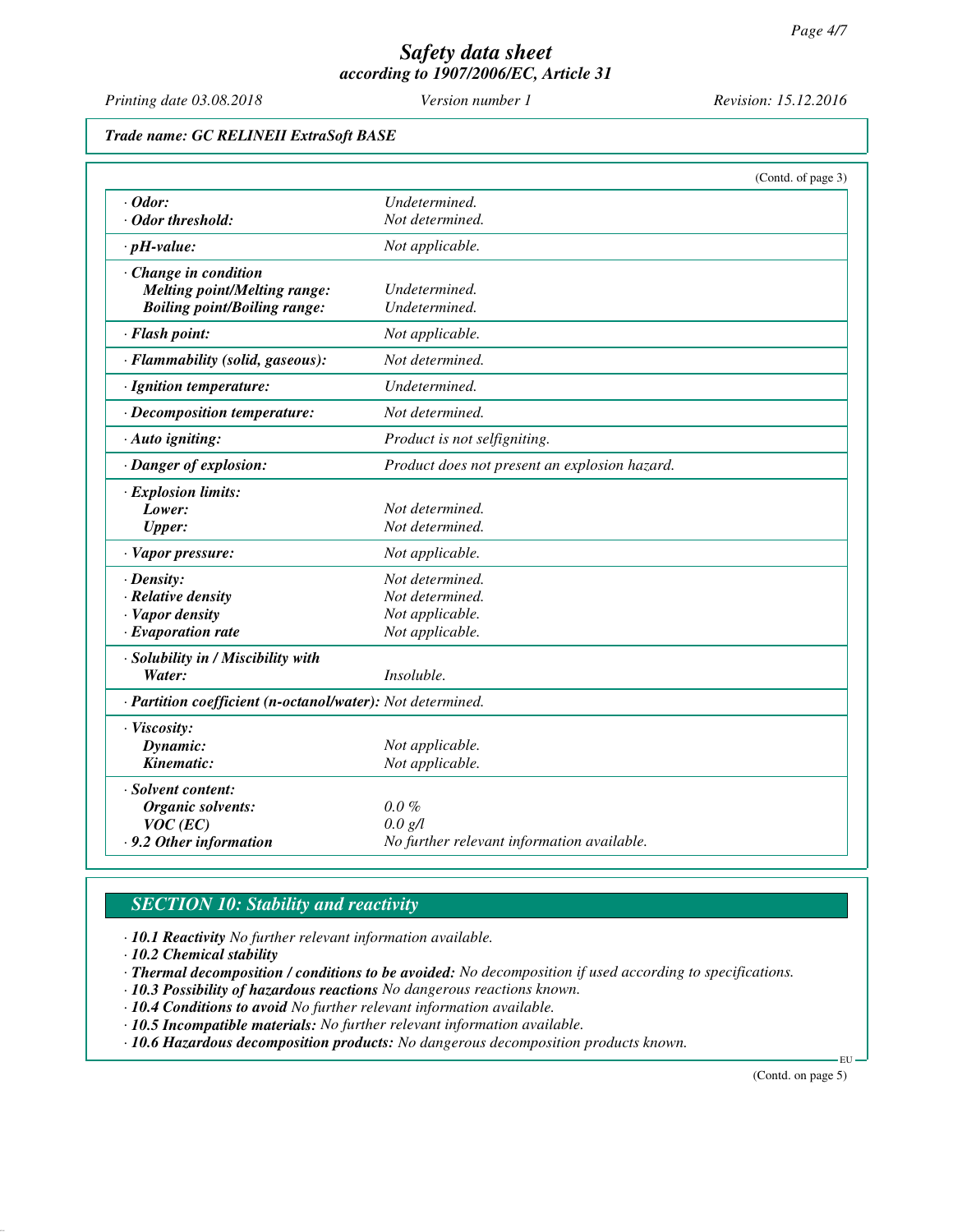*Printing date 03.08.2018 Version number 1 Revision: 15.12.2016*

*Trade name: GC RELINEII ExtraSoft BASE*

(Contd. of page 4)

#### *SECTION 11: Toxicological information*

*· 11.1 Information on toxicological effects*

- *· Acute toxicity: Based on available data, the classification criteria are not met.*
- *· LD/LC50 values that are relevant for classification: No further relevant information available.*
- *· Primary irritant effect:*
- *· on the skin: Based on available data, the classification criteria are not met.*
- *· on the eye: Based on available data, the classification criteria are not met.*
- *· Sensitization: Based on available data, the classification criteria are not met.*

*· Additional toxicological information:*

*· OSHA-Ca (Occupational Safety & Health Administration)*

*None of the ingredients is listed.*

*· Repeated dose toxicity No further relevant information available.*

- *· CMR effects (carcinogenity, mutagenicity and toxicity for reproduction)*
- *· Germ cell mutagenicity Based on available data, the classification criteria are not met.*

*· Carcinogenicity Based on available data, the classification criteria are not met.*

*· Reproductive toxicity Based on available data, the classification criteria are not met.*

*· STOT-single exposure Based on available data, the classification criteria are not met.*

- *· STOT-repeated exposure Based on available data, the classification criteria are not met.*
- *· Aspiration hazard Based on available data, the classification criteria are not met.*

#### *SECTION 12: Ecological information*

*· 12.1 Toxicity*

- *· Aquatic toxicity: No further relevant information available.*
- *· 12.2 Persistence and degradability No further relevant information available.*
- *· 12.3 Bioaccumulative potential No further relevant information available.*
- *· 12.4 Mobility in soil No further relevant information available.*
- *· Additional ecological information:*

*· General notes:*

*Water hazard class 1 (Self-assessment): slightly hazardous for water*

*Do not allow undiluted product or large quantities of it to reach ground water, water course or sewage system.*

- *· 12.5 Results of PBT and vPvB assessment*
- *· PBT: Not applicable.*
- *· vPvB: Not applicable.*
- *· 12.6 Other adverse effects No further relevant information available.*

## *SECTION 13: Disposal considerations*

#### *· 13.1 Waste treatment methods*

*· Recommendation:*

*Must not be disposed of together with household garbage. Do not allow product to reach sewage system. Contact waste processors for recycling information.*

| · European waste catalogue |                                                                                            |  |
|----------------------------|--------------------------------------------------------------------------------------------|--|
|                            | 18 00 00 WASTES FROM HUMAN OR ANIMAL HEALTH CARE AND/OR RELATED RESEARCH (except           |  |
|                            | $\vert$ kitchen and restaurant wastes not arising from immediate health care)              |  |
|                            | 18 01 00   wastes from natal care, diagnosis, treatment or prevention of disease in humans |  |
|                            | 18 01 07 chemicals other than those mentioned in 18 01 06                                  |  |

(Contd. on page 6)

EU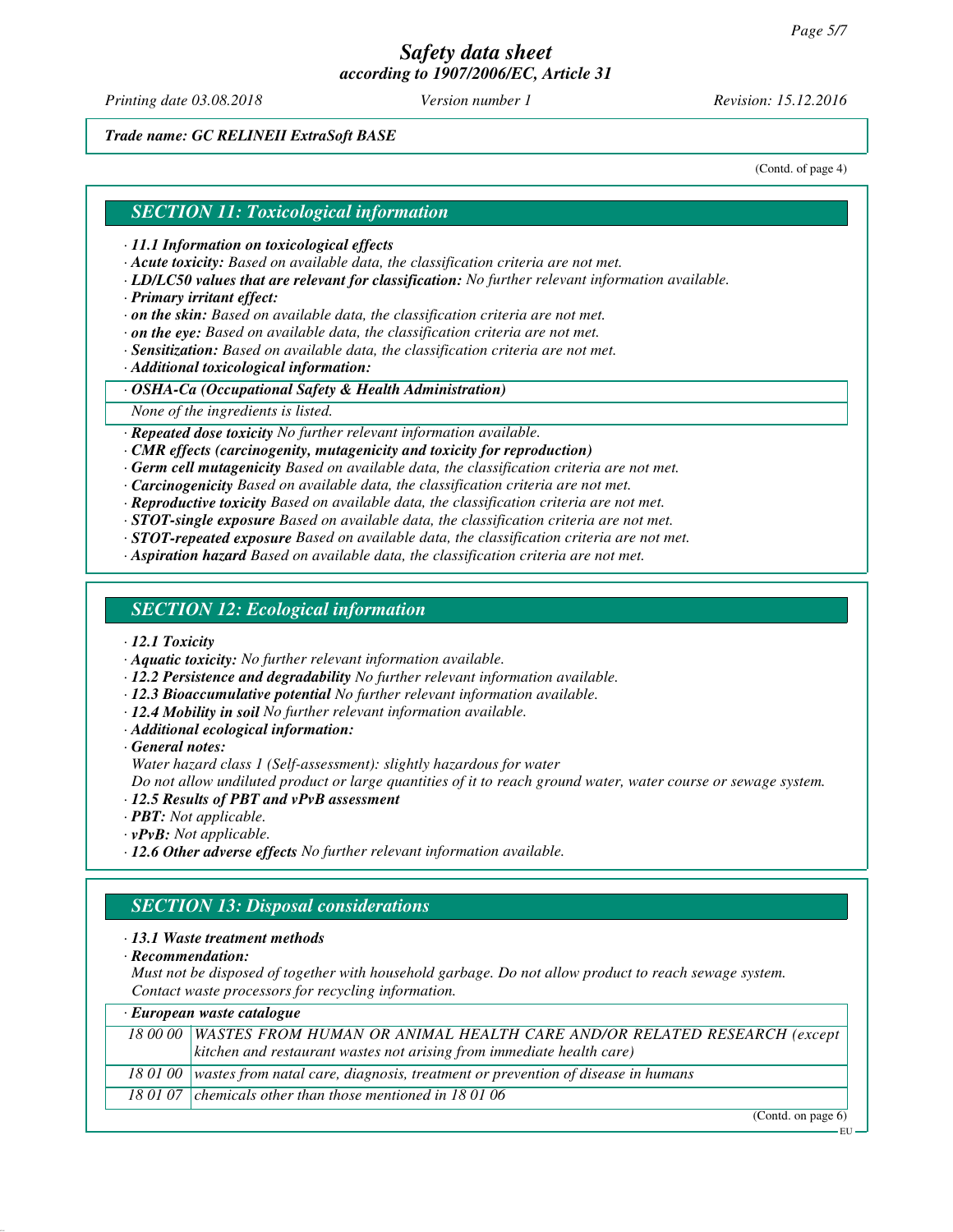*Printing date 03.08.2018 Version number 1 Revision: 15.12.2016*

*Trade name: GC RELINEII ExtraSoft BASE*

(Contd. of page 5)

*· Uncleaned packagings:*

*· Recommendation: Disposal must be made according to official regulations.*

| <b>SECTION 14: Transport information</b>                                                       |                 |  |
|------------------------------------------------------------------------------------------------|-----------------|--|
| $\cdot$ 14.1 UN-Number<br>· ADR, ADN, IMDG, IATA                                               | not regulated   |  |
| $\cdot$ 14.2 UN proper shipping name<br>· ADR, ADN, IMDG, IATA                                 | not regulated   |  |
| $\cdot$ 14.3 Transport hazard class(es)                                                        |                 |  |
| · ADR, ADN, IMDG, IATA<br>· Class                                                              | not regulated   |  |
| $\cdot$ 14.4 Packing group<br>· ADR, IMDG, IATA                                                | not regulated   |  |
| $\cdot$ 14.5 Environmental hazards:<br>$\cdot$ Marine pollutant:                               | No              |  |
| $\cdot$ 14.6 Special precautions for user                                                      | Not applicable. |  |
| $\cdot$ 14.7 Transport in bulk according to Annex II of<br><b>MARPOL73/78 and the IBC Code</b> | Not applicable. |  |
| · UN "Model Regulation":                                                                       | not regulated   |  |

# *SECTION 15: Regulatory information*

*· 15.1 Safety, health and environmental regulations/legislation specific for the substance or mixture · Sara*

*· Section 355 (extremely hazardous substances):*

*None of the ingredient is listed.*

*· Section 313 (Specific toxic chemical listings):*

*None of the ingredients is listed.*

*· Proposition 65*

*· Chemicals known to cause cancer:*

*None of the ingredients is listed.*

*· Chemicals known to cause reproductive toxicity for females:*

*None of the ingredients is listed.*

*· Chemicals known to cause reproductive toxicity for males:*

*None of the ingredients is listed.*

*· Chemicals known to cause developmental toxicity:*

*None of the ingredients is listed.*

*· Carcinogenic categories*

*· EPA (Environmental Protection Agency)*

*None of the ingredients is listed.*

(Contd. on page 7)

EU